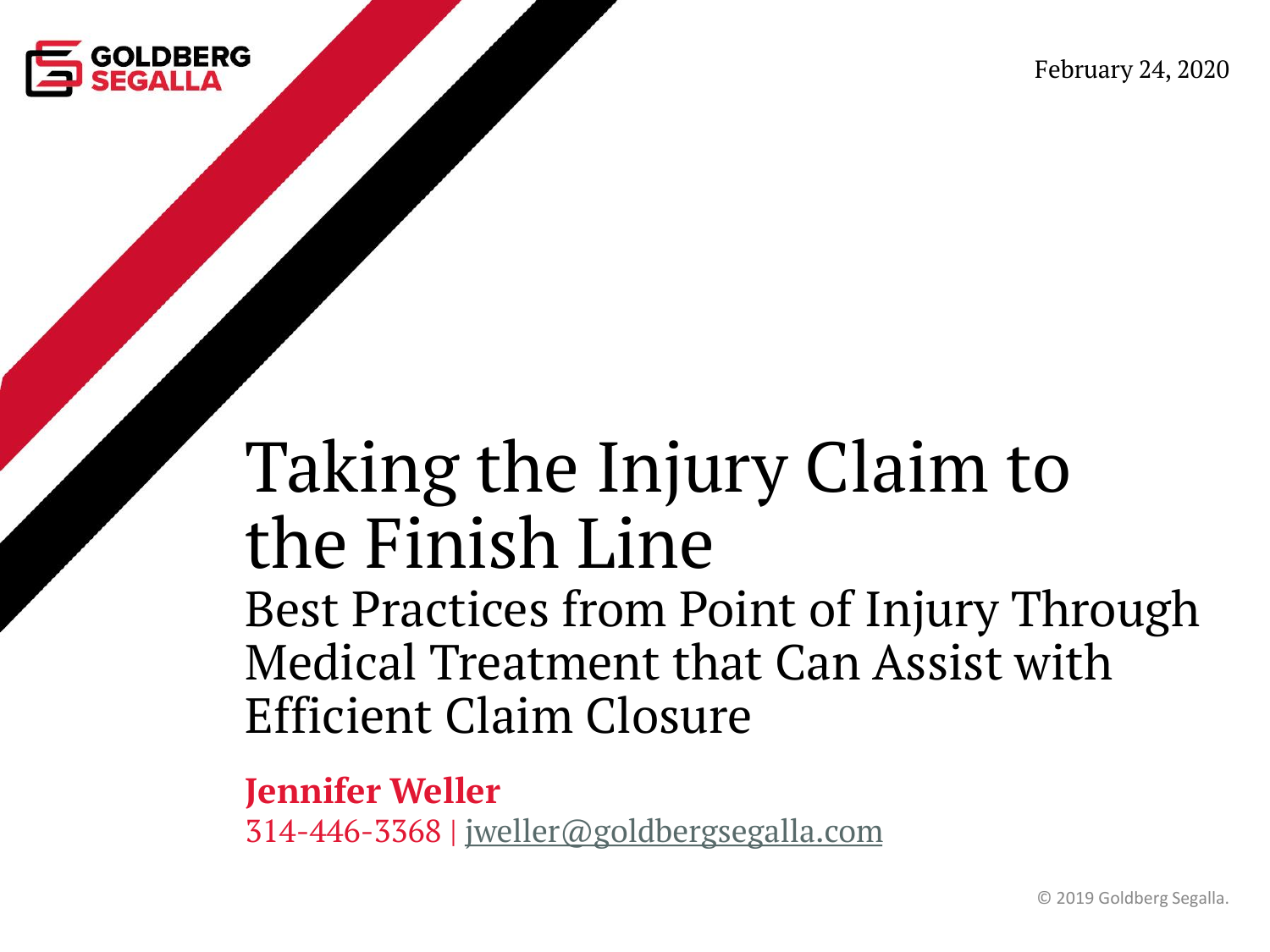

#### **Overview**

- Reporting of Injury
- Control of Medical Treatment
- Communication Throughout Claim
- Monitor Claim for Medical/Work Status
- Case Law
- MMI and Claim Closure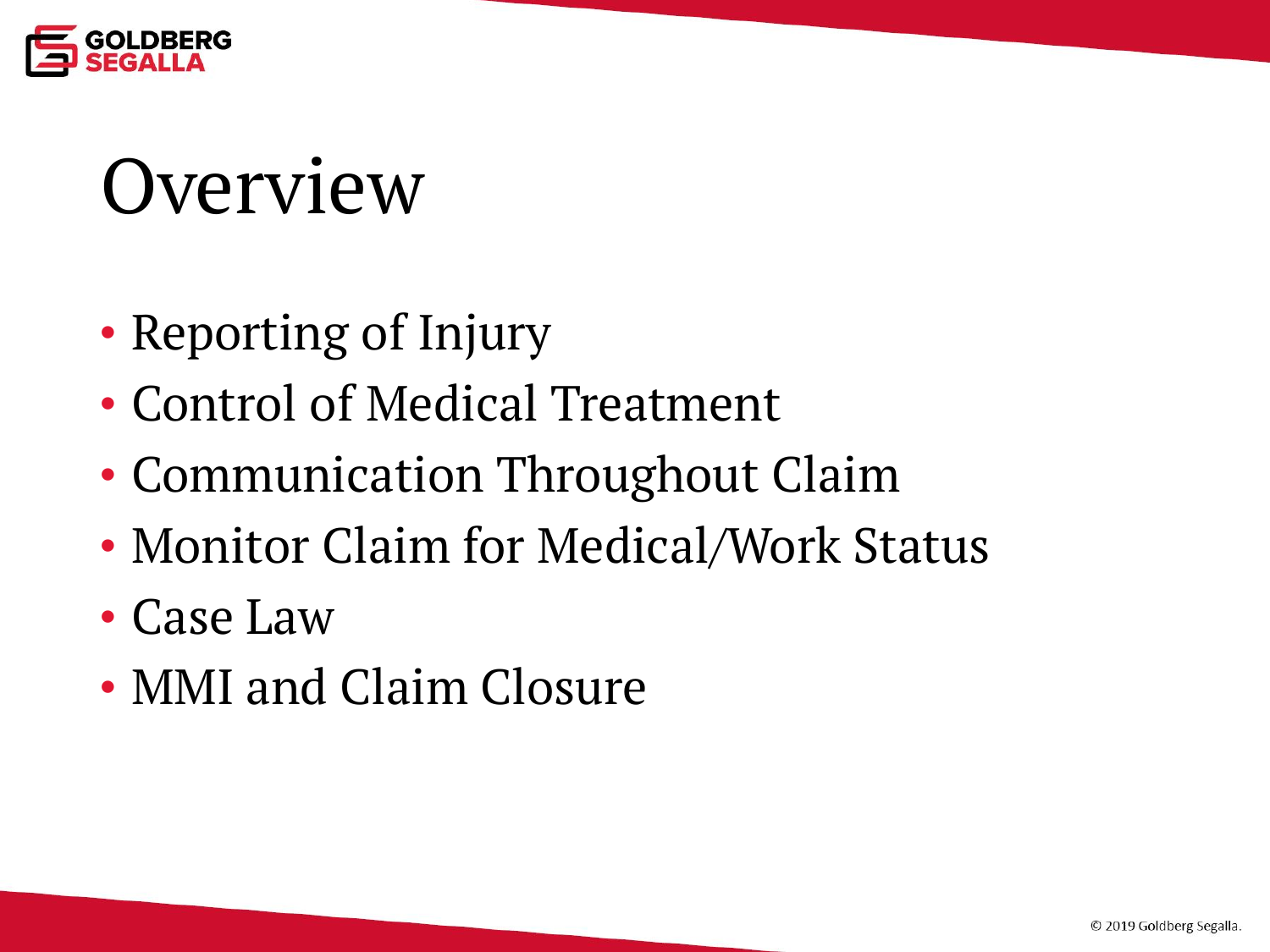

## Reporting of Injury

• RSMo §287.380.1 requires every employer or his insurer within 30 days after knowledge of the injury to file with the DWC a full and complete report of every injury or death to any employee for which the employer would be liable to furnish medical aid, other than immediate first aid which does not result in further medical treatment or lost time from work,…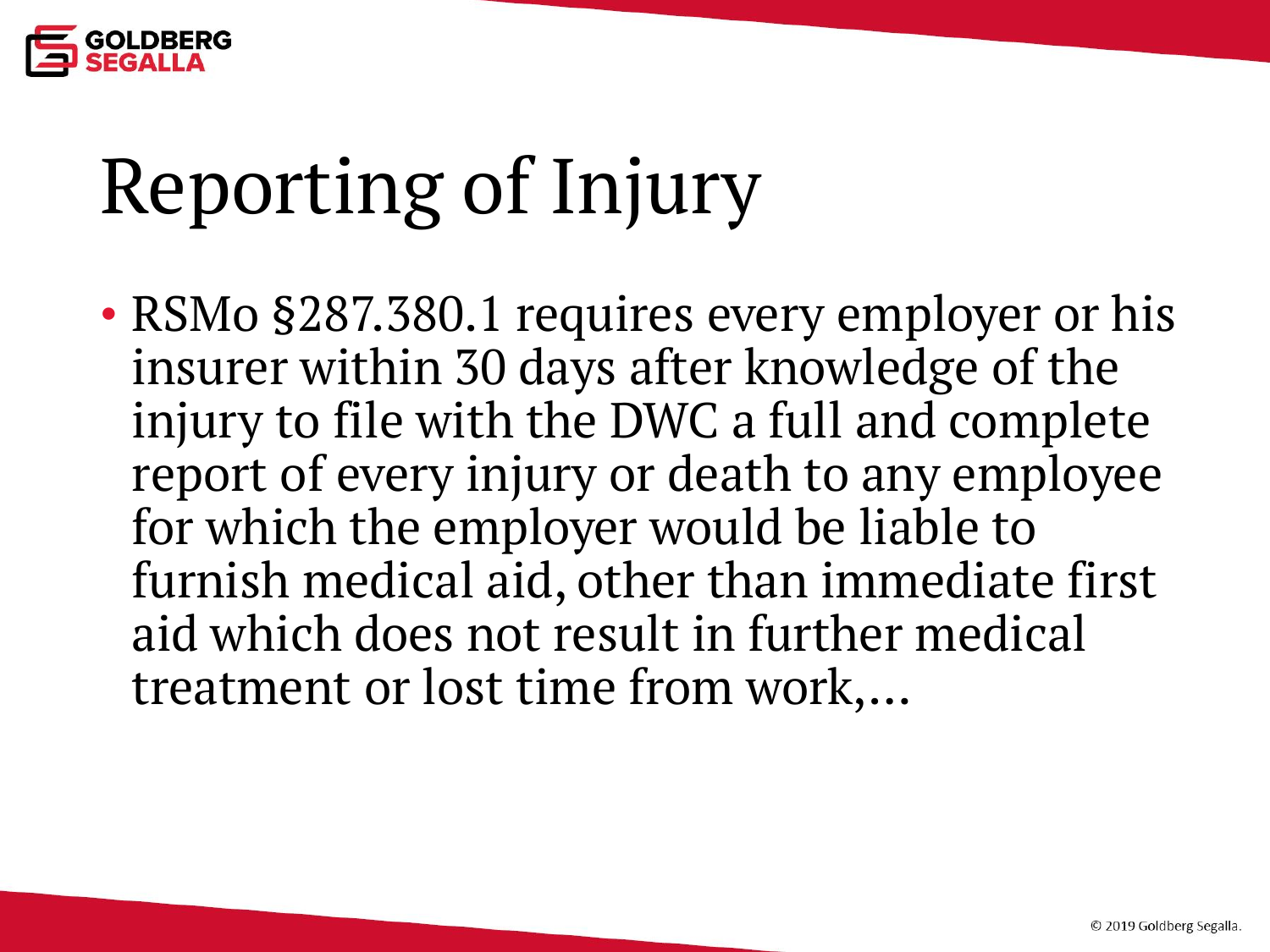

### Reporting (con't)

- What happens if the injury is not timely reported?
	- Statute of Limitations will be tolled
	- Loss of control of medical treatment
- What if employer tries to "handle themselves"?
- Benefits of timely reporting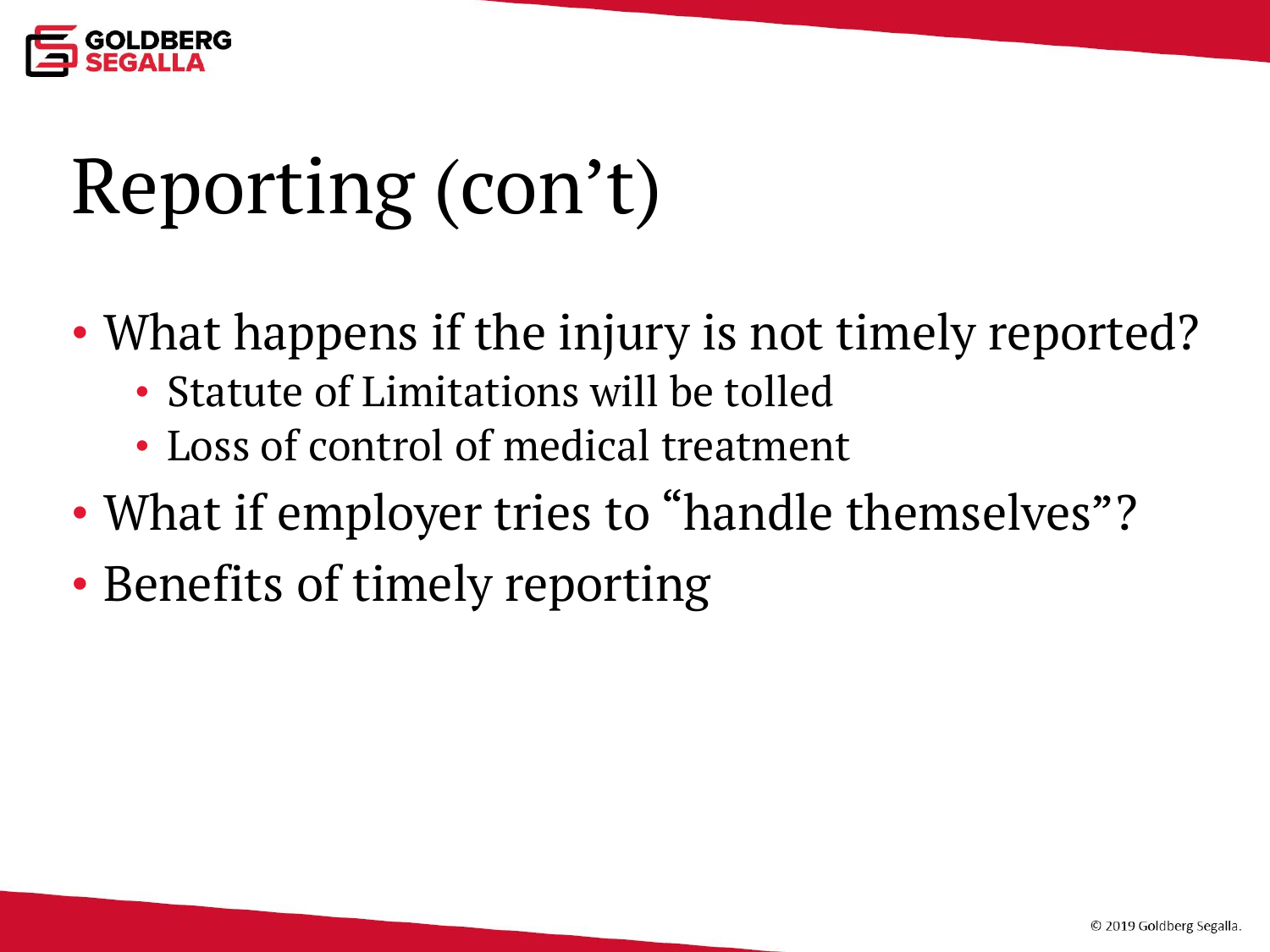

#### Control of Medical Treatment

• RSMo §287.140.1 states the employee shall receive and the *employer* shall provide such medical, surgical, chiropractic, and hospital treatment, including nursing, custodial, ambulance and medicines, as may reasonably be required after the injury or disability, to cure and relieve from the effects of the injury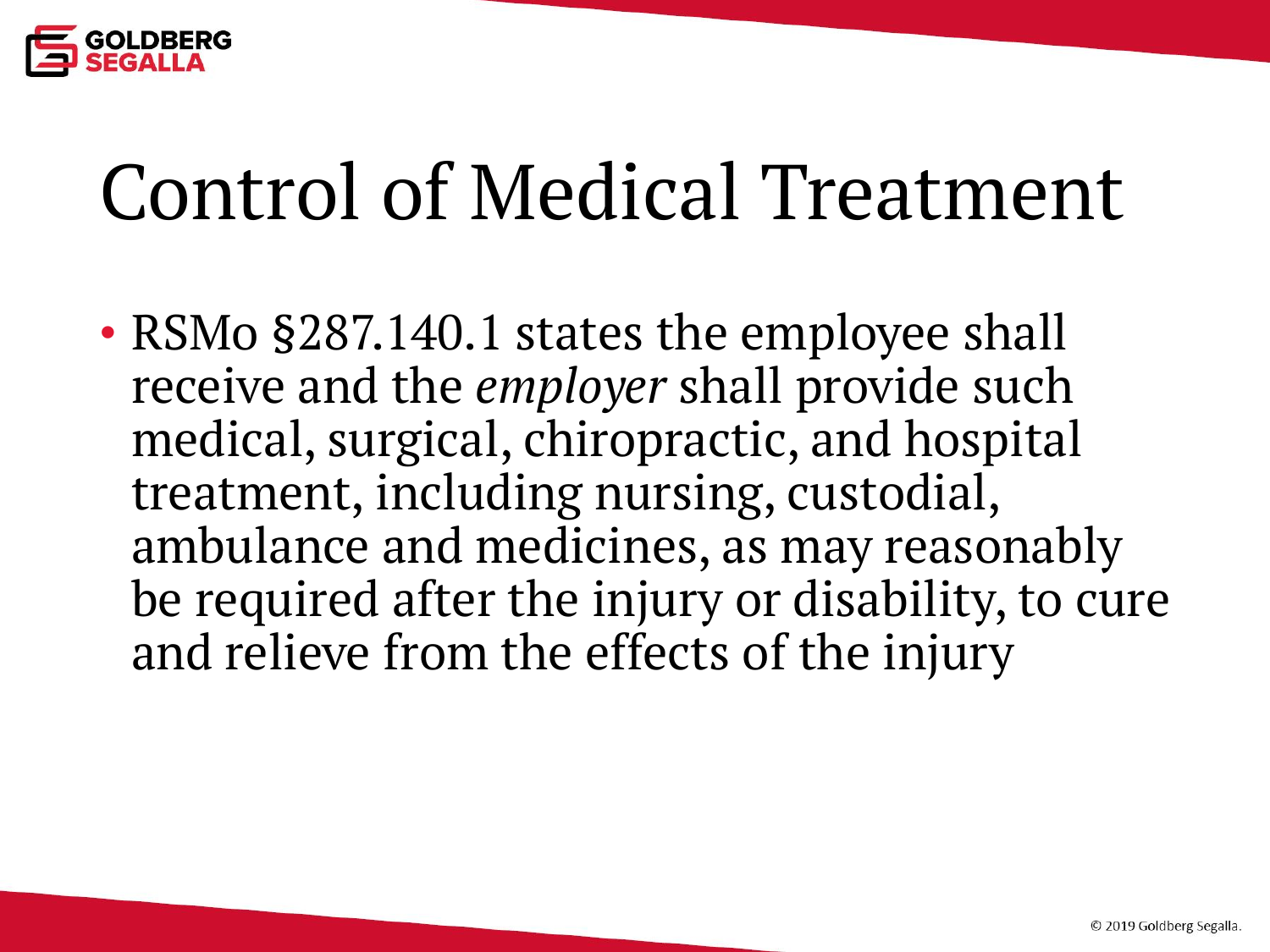

#### Control of Medical Treatment (con't)

- When should control of medical treatment be asserted? By whom? How?
- Benefits of controlling medical treatment
- What if the authorized treating physician finds claimant at MMI but claimant demands more treatment?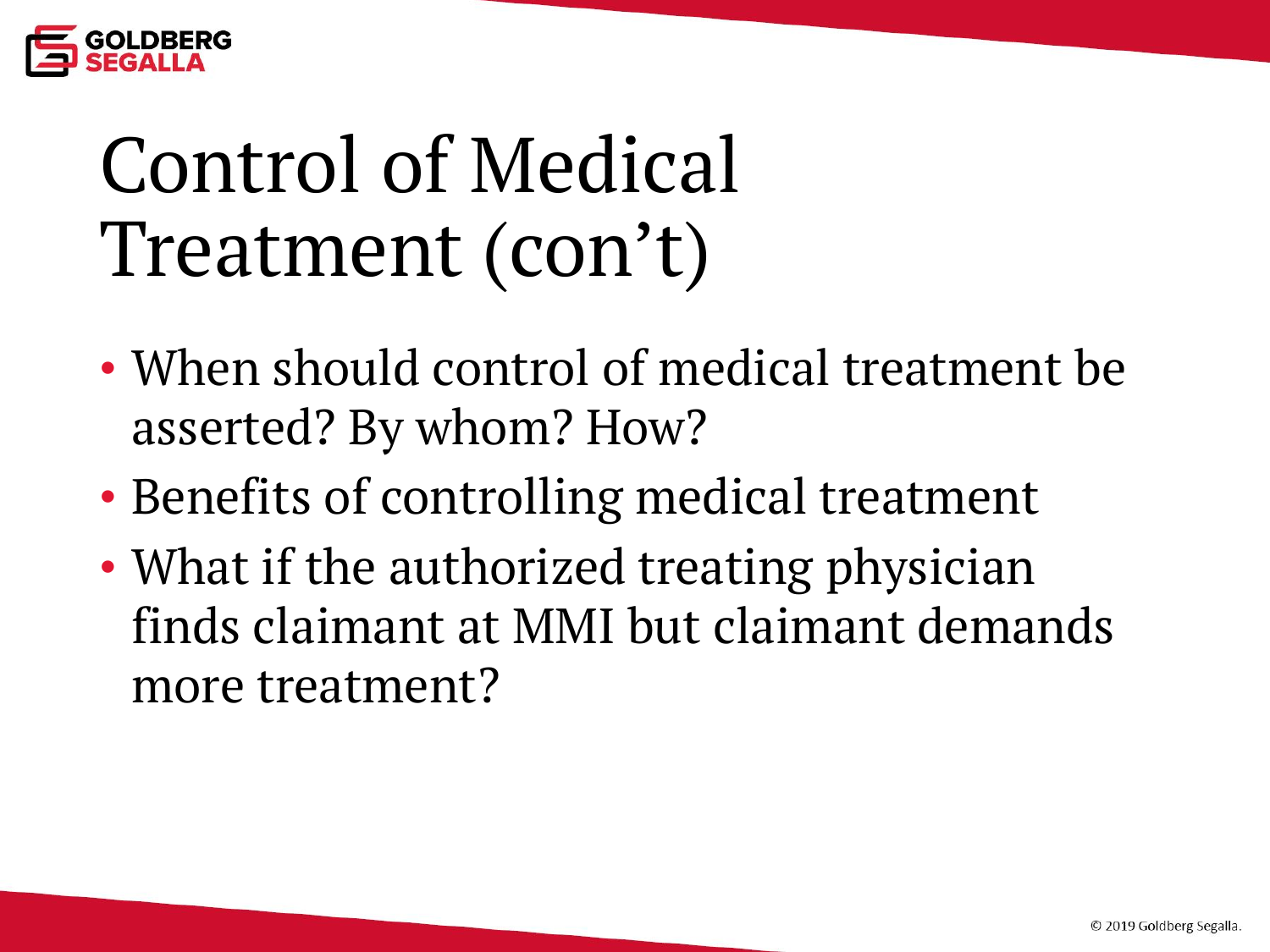

#### Control of Medical Treatment (con't)

- What happens if/when the employer loses control of medical treatment?
- Employer can be held liable for unauthorized medical treatment when:
	- The employer has notice that the employee needs treatment;
	- A demand is made on the employer to provide medical treatment; and
	- The employer refuses or fails to provide the needed treatment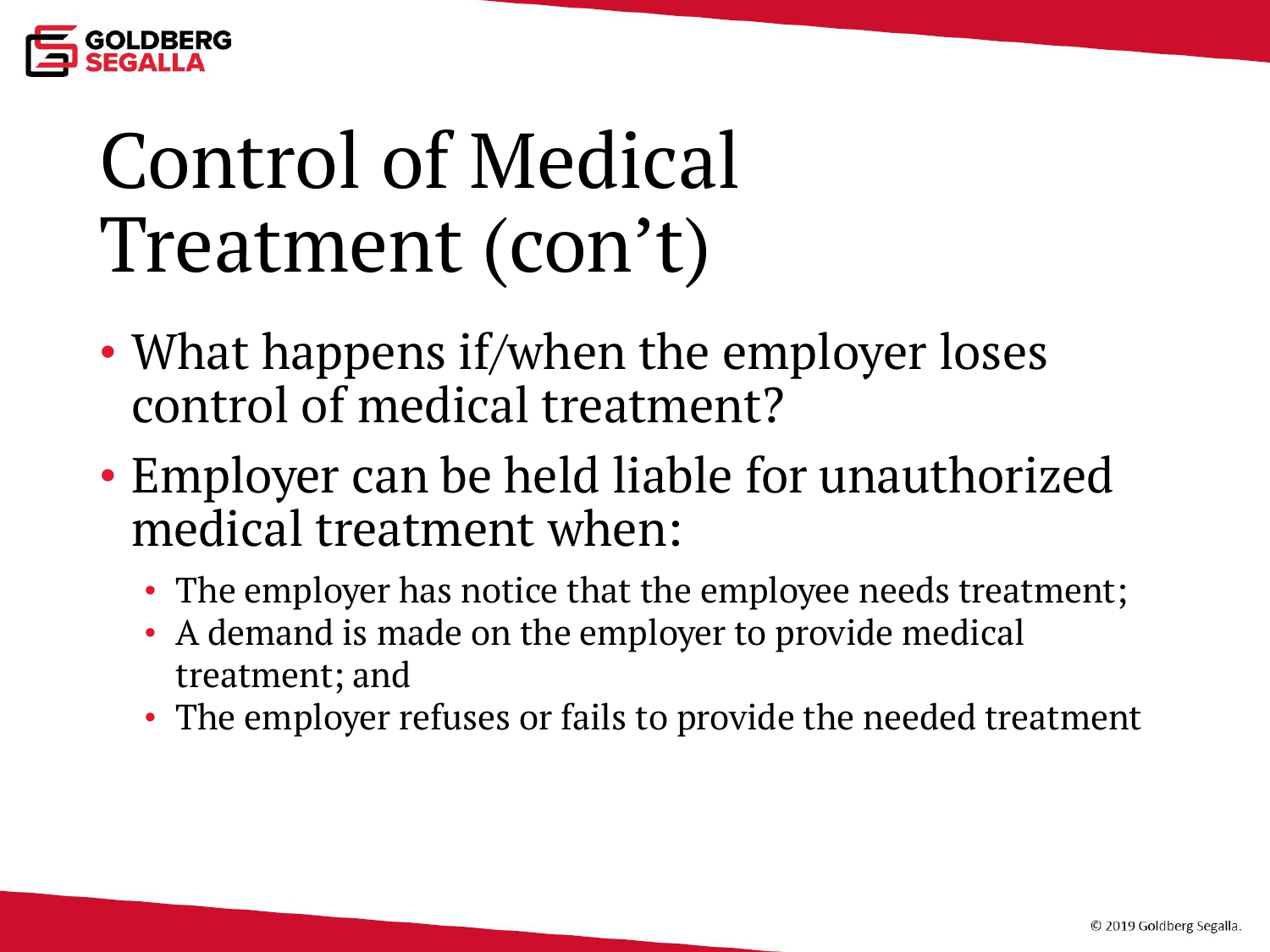

#### Control of Medical Treatment (con't)

- What can medical providers do to assist?
	- Review IME cover letters
	- Ask for additional information, if needed
	- Address all issues requested including medical causation, work status, MMI, and/or PPD
	- Be honest
	- Ask questions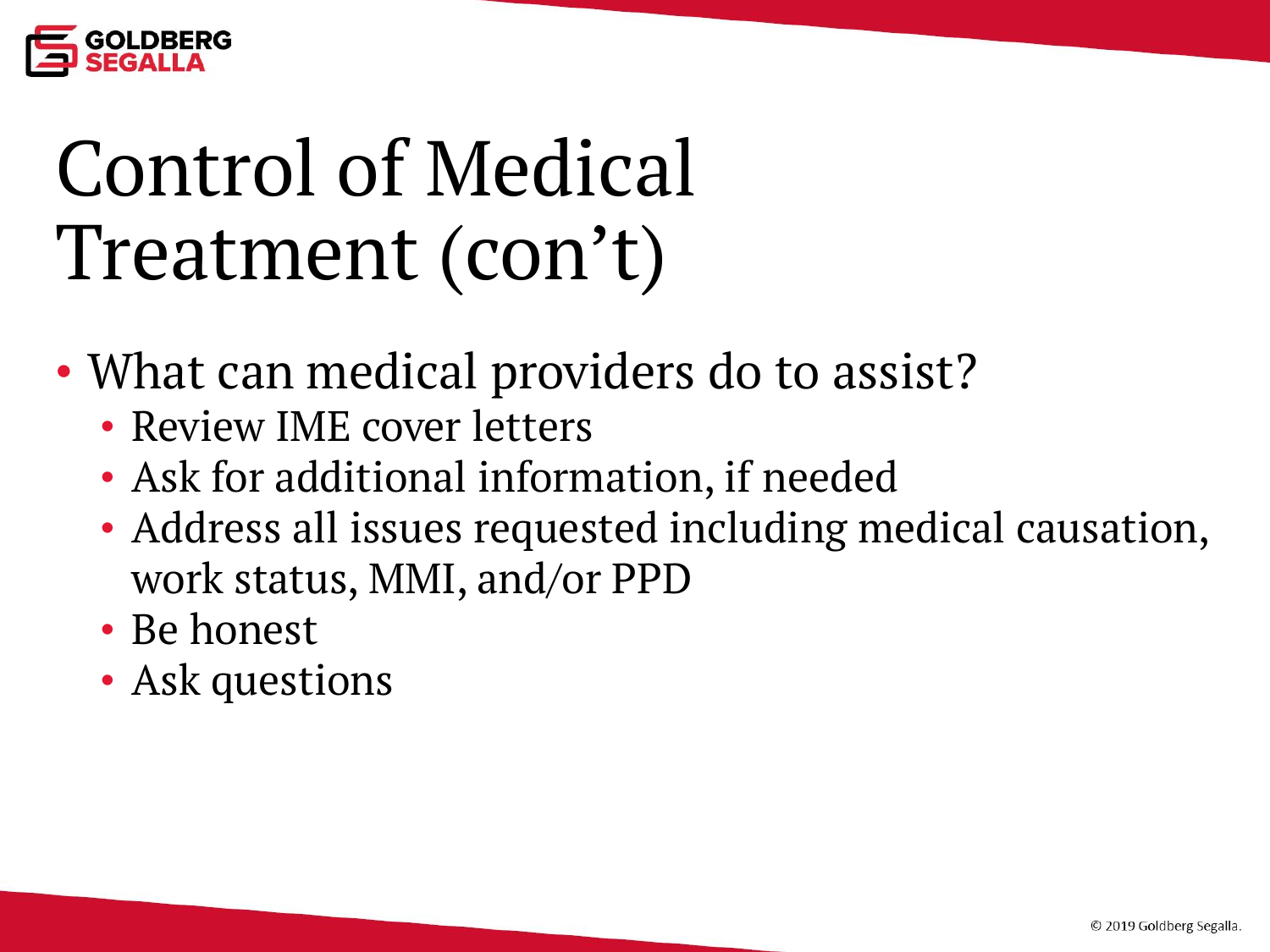

#### Communication Throughout Claim

- What can the employer do to assist?
	- Communicate with adjusters and attorneys
	- Provide job descriptions when requested
	- Provide wage information for correct calculation of AWW and rates
	- Assist with addressing light duty restrictions and identifying light duty work, accommodations and prompt return to work offers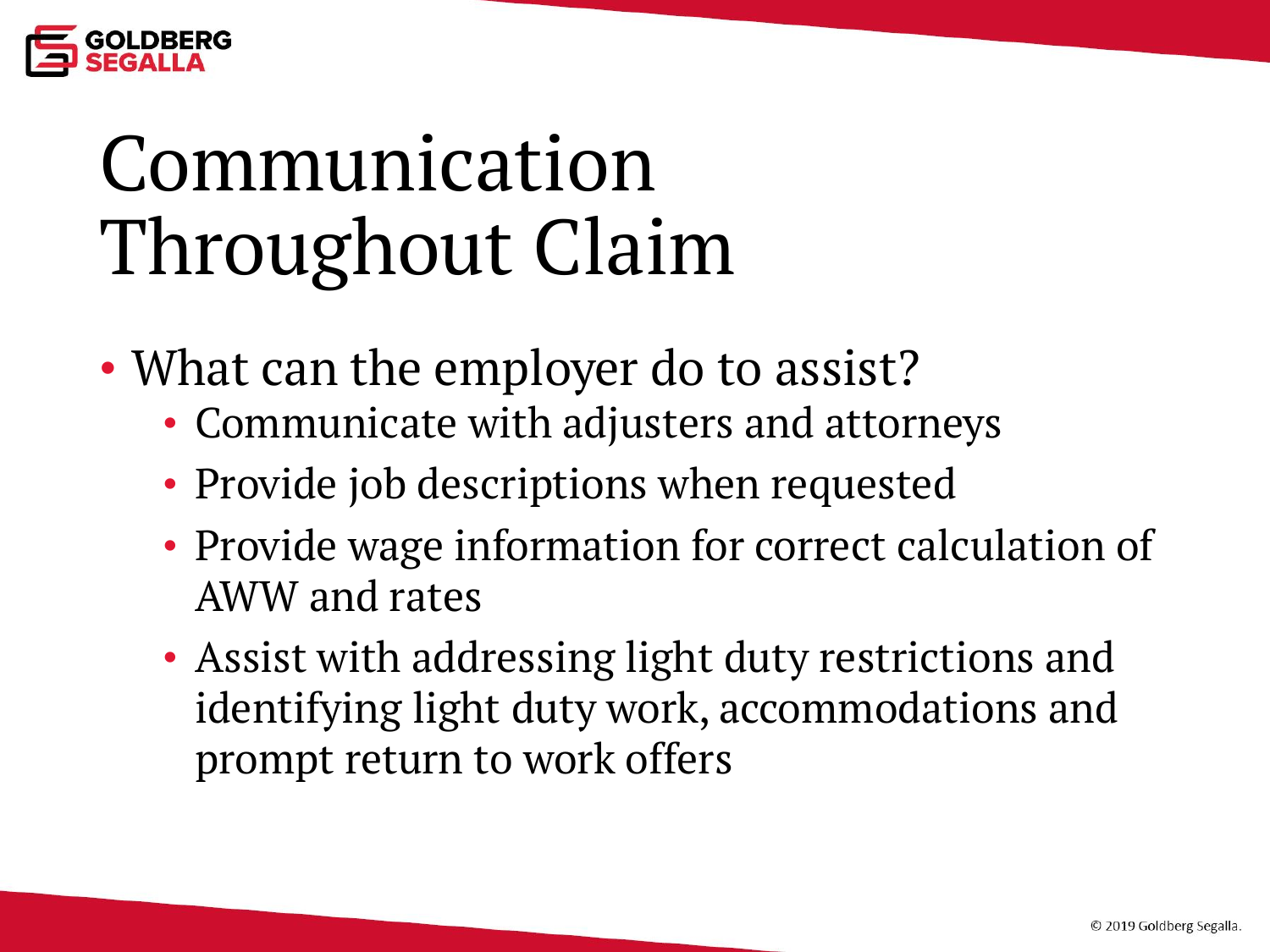

#### Monitor Claim for Medical/Work Status

- Request and obtain timely updates following all medical appointments
	- If an employer receives a work status slip from the claimant, share with the adjuster and attorney
	- Review for work status, diagnostics, treatment recommendations, MMI
- Medical providers timely reports, work status notes, anticipated MMI date
- Request and review physical therapy notes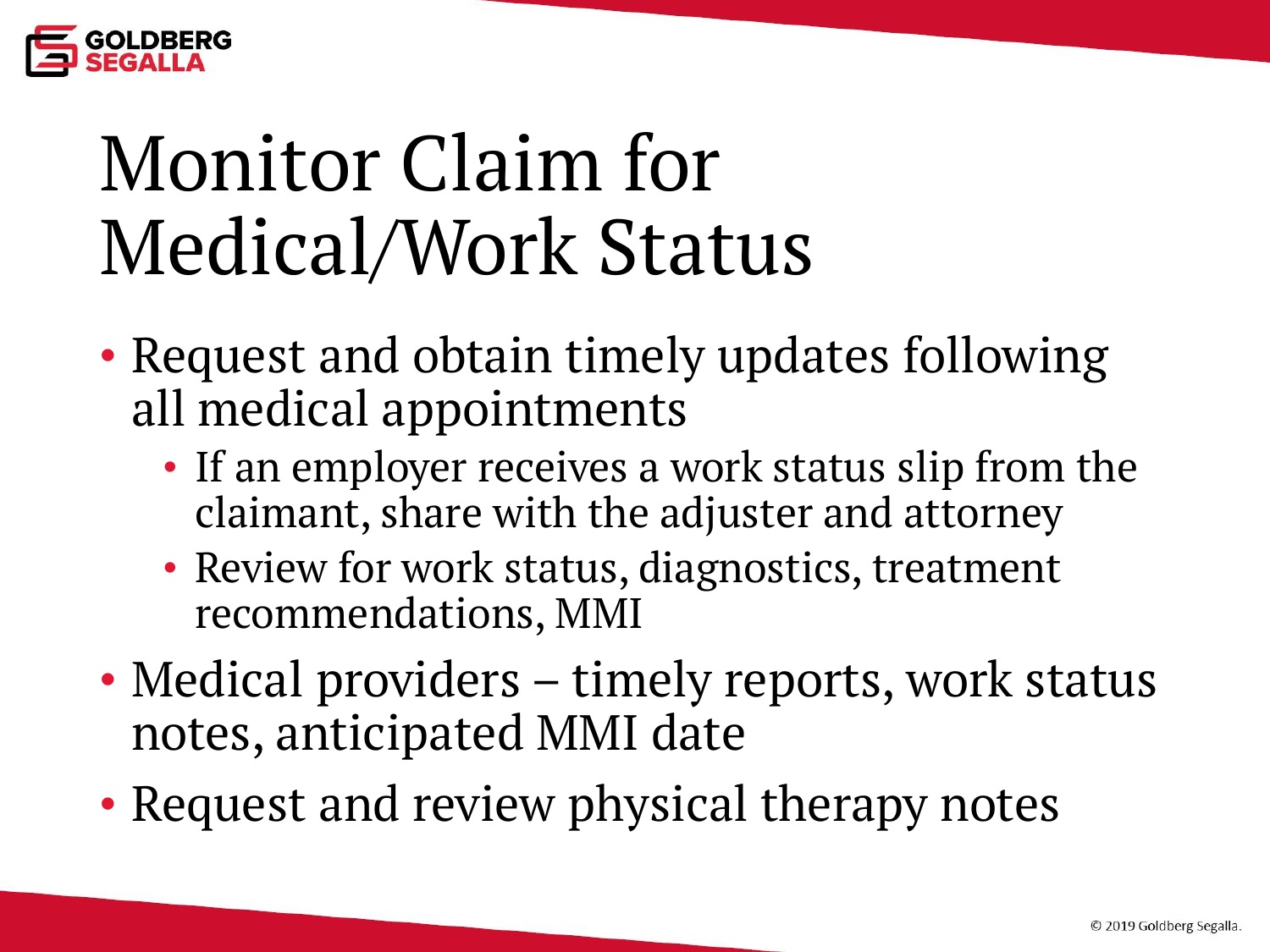

#### Case Law

- *Downing v. McDonald's Sirloin Stockade*, 418 S.W.3d 526 (2014)
- *Hayes v. Compton Ridge Campground, Inc.*, 135 S.W.3d 465 (2004)
- *Sterling v. Mid America Car, Inc.*, 456 S.W.3d 473 (2014)
- *Customer Engineering Services v. Odom*, 573 S.W.3d 88 (2019)
- *Reed v. Associated Elec. Co-op, Inc.*, 302 S.W.3d 693 (2009)
- *Meyers v. Wildcat Materials, Inc.*, 258 S.W.3d 77 (2008)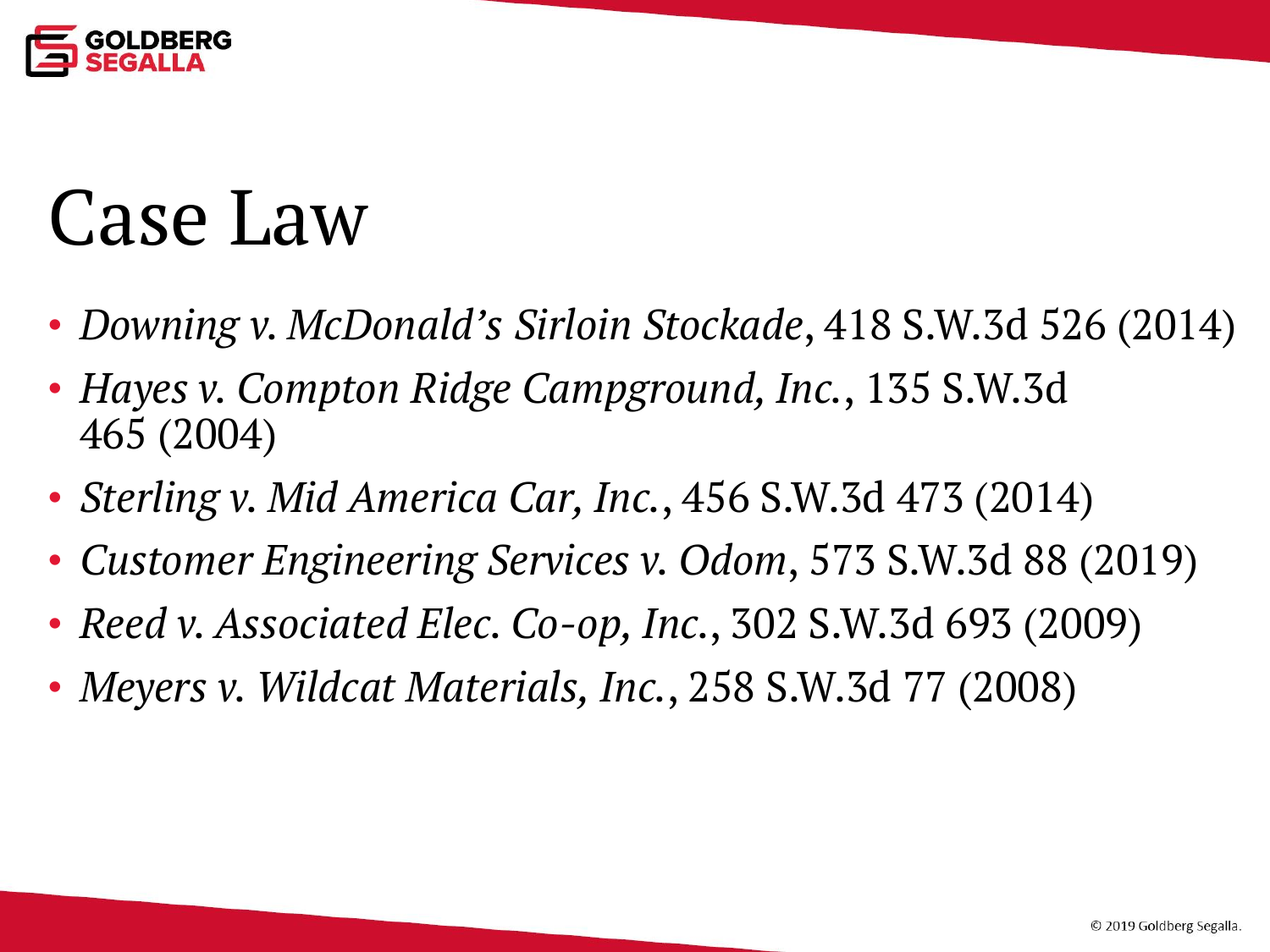

#### MMI and Claim Closure

- Impact of efficient claim handling on overall claim costs and PPD exposure
- Once MMI is reached, obtain updated PPD evaluation from attorney, request rating of disability from authorized treating physician, issue settlement authority, make initial offer of settlement
- Request setting with DWC